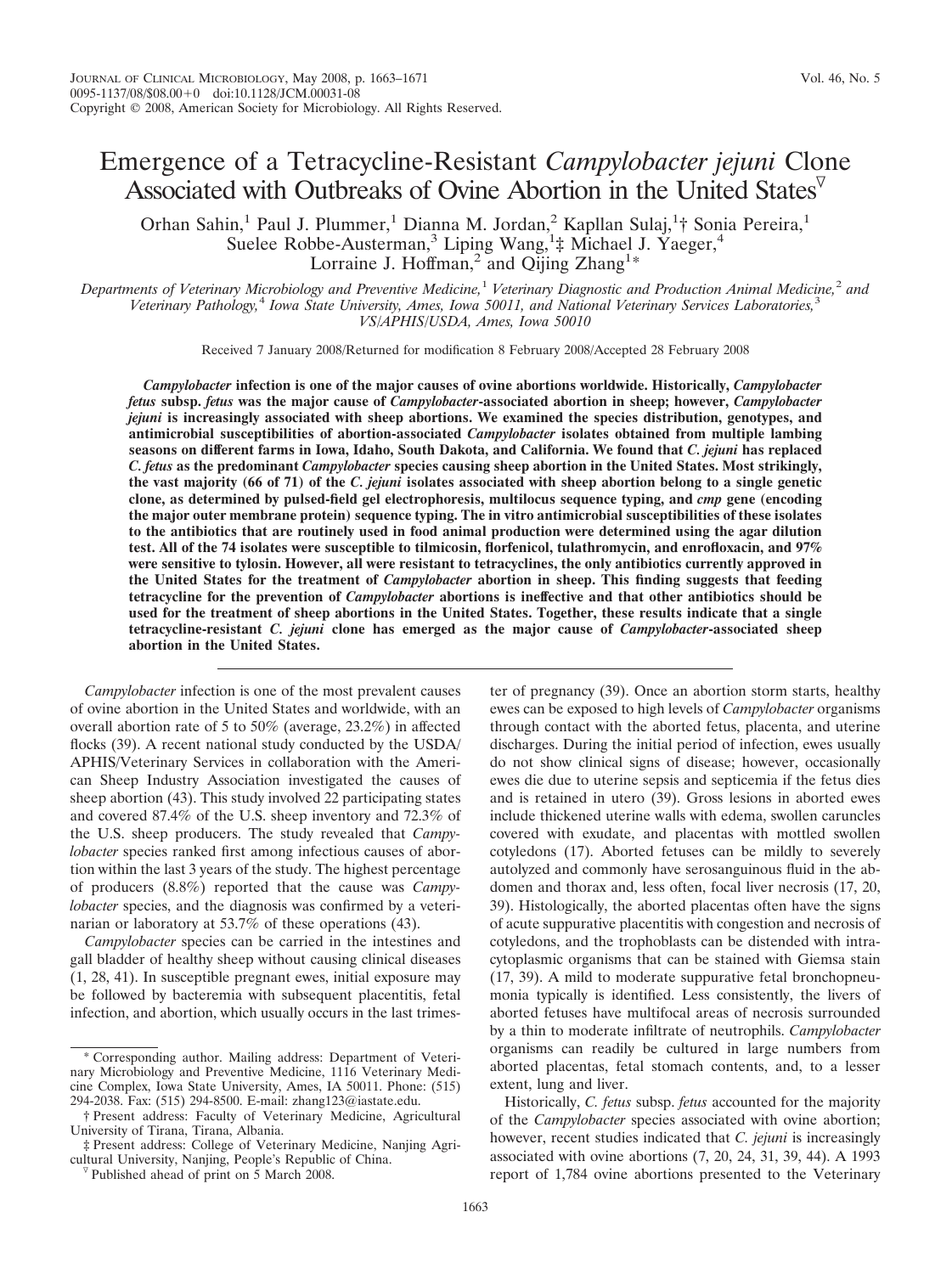Diagnostic Laboratory (VDL) in South Dakota attributed 184 (10.3%) of the cases to *Campylobacter* species, second only to *Toxoplasma gondii* (190 cases [10.7%]) among the infectious causes (20). A closer examination of species distribution revealed that although *C. fetus* subsp. *fetus* accounted for the majority of the isolates for the first 8 years (1980 to 1988) of the study, the proportion of *C. jejuni* isolates steadily increased and outnumbered *C. fetus* subsp. *fetus* isolates during the final years of the study (20). Another study by Delong et al. (7) examined abortion cases from Idaho, Oregon, and Wyoming during one lambing season from 27 separate farms and reported the isolation of *Campylobacter* from 14 flocks. An analysis of the 15 isolates obtained from these flocks identified 14 of the isolates as *C. jejuni* and only one as *C. fetus* subsp. *fetus*. The extent and reason for this shift in the species distribution of *Campylobacter* isolates associated with ovine abortion in the United States and the impact of this shift on the control of the disease are unknown.

The serotyping/genotyping of *Campylobacter* isolates from ovine abortions in different parts of the world indicates that although heterogeneity within a flock usually is limited, high genetic diversity exists in *Campylobacter* spp. cultured from sheep abortions occurring on different farms during different lambing seasons (11, 23–25, 44). Studies from New Zealand (11, 25) reported the existence of multiple genotypes of both *C. jejuni* and *C. fetus* subsp. *fetus* isolated from ovine abortions from different farms and regions, although the presence of a predominant *C. fetus* subsp*. fetus* strain that caused the majority of abortions in certain flocks also was observed (23, 24). In the United States, apart from the two aforementioned reports indicating the regional species distribution and subtypes of *Campylobacter* isolates from sheep abortions (7, 20), a detailed investigation of the species distribution and genetic variability of *Campylobacter* isolates associated with sheep abortions at the national level is lacking. To date, the genetic typing of *Campylobacter* isolates from sheep abortions in the United States is limited to only one study (7), in which DNA restriction enzyme analysis indicated the presence of marked genetic heterogeneity among *C. jejuni* isolates during a single lambing season on different farms. The genetic characterization of *Campylobacter* isolates from ovine abortions is needed to enhance our understanding of the epidemiology and ecology of this important pathogen in sheep flocks.

In the United States, the treatment or prevention of abortion storms associated with *Campylobacter* traditionally has relied on the use of chlortetracycline or tetracycline in the feed, which is an approved nonprescription use at 80 mg/head/ day. However, recently there have been multiple anecdotal reports of the clinical failure of tetracyclines to prevent or control *Campylobacter*-associated abortion storms (http://www.aasrp.org/; http://www.pipevet.com/articles/Practioners\_Approach\_to\_Ovine

\_Abortion.htm; http://www.u-s-s-a.org/Abortions.htm). To our knowledge, no reports have been published on the actual susceptibility of *Campylobacter* isolates from sheep abortions to these antibiotics in the United States. A detailed analysis of the species/ strain diversity and antimicrobial resistance profiling of *Campylobacter* spp. associated with sheep abortion is needed to facilitate the effective control of the disease on sheep farms.

To address these concerns from the sheep industry, we initiated a project to characterize the clinical isolates associated with sheep abortions. An analysis of 46 *Campylobacter* isolates cultured from sheep abortion cases submitted to the VDL at Iowa State University (VDL-ISU) indicated that 41 of the isolates were *C*. *jejuni*. The genetic fingerprinting of 33 of the *C. jejuni* isolates using pulsed-field gel electrophoresis (PFGE) showed that 32 of them appeared to be clonal, although the isolates were obtained from abortion cases that occurred during multiple lambing seasons on different farms over several years. Considering the high level of genetic diversity of *Campylobacter* isolates from animal reservoirs, including sheep, this finding was quite surprising and prompted us to further evaluate *C. jejuni* isolates associated with sheep abortion cases that occurred in different regions of the United States. This work reports the findings from the genetic fingerprinting and antimicrobial susceptibility tests.

#### **MATERIALS AND METHODS**

**Collection of** *Campylobacter* **isolates from sheep abortions.** *Campylobacter* isolates analyzed in this study included 46 isolates from Iowa and 38 isolates from other states. The isolates from Iowa were cultured from ovine abortion cases submitted to the VDL-ISU during 2003 to 2007. The isolates came from 33 different farms located in Iowa. Aborted fetuses and placentas were necropsied and evaluated for gross pathological lesions, and tissue sections were fixed in formalin, embedded in paraffin, and stained with hematoxylin and eosin for histopathology by light microscopy. For *Campylobacter* species isolation, fetal stomach contents, placenta, and occasionally fetal lung and liver were cultured according to the established protocols (7, 17). A drop of stomach contents also was examined under dark-field microscopy for characteristic darting motility. *Campylobacter* spp. were identified to the species level by using standard biochemical and molecular methods (36).

For comparison, 38 *C. jejuni* isolates derived from ovine abortion cases were obtained from the VDLs in several states in the United States. These included 19 isolates from Idaho (isolated in 2004 and 2005 from multiple farms), 11 from South Dakota (all isolated in 2005 from different farms), and 8 from California (isolated during 2003 to 2007 from different farms).

**PFGE typing.** PFGE analysis of the macrorestriction fragment patterns of *C. jejuni* genomic DNA was performed as described elsewhere (18). Briefly, fresh cultures of *Campylobacter* grown in Mueller-Hinton broth were embedded in chromosomal-grade agarose (Bio-Rad Laboratories, Inc., Hercules, CA) and treated with lysis buffer (10 mM Tris, 100 mM EDTA, pH 8.0, 1% *N*-lauroylsarcosine, 0.5 mg/ml proteinase K) overnight at 55°C in a shaker. After being washed, the gel plugs were digested with KpnI and SmaI separately under conditions optimal for the restriction enzymes. The digested plugs were embedded into a 1% agarose gel. DNA fragments were separated using the CHEF Mapper system (Bio-Rad) for 20 h, stained with ethidium bromide, and photographed with a digital imaging system (ChemiImager 5500; Alpha Innotech Corp., San Leandro, CA).

*cmp* **sequence typing.** In addition to the PFGE typing of *C. jejuni*, the sequencing of the *cmp* gene (which codes for the major outer membrane protein [MOMP]) in eight representative *C. jejuni* isolates also was conducted using the method described previously (48). The PCR-amplified products were purified using the QIAquick PCR purification kit (Qiagen, Valencia, CA) and subsequently were sequenced at the DNA facility at Iowa State University. Sequence analysis and multiple-sequence alignments were performed by the Clustal W method with Lasergene 7.2 software (DNASTAR Inc., Madison, WI).

**MLST.** The multilocus sequence typing (MLST) method for *C. jejuni* originally developed by Dingle et al. (9) was performed on four representative *C. jejuni* abortion isolates. The primer sets for the amplification and sequencing of the seven housekeeping genes were used and the PCRs were performed as described on the *C*. *jejuni* MLST website (http://pubmlst.org/campylobacter/), developed by Keith Jolley and Man-Suen Chan at the University of Oxford (19). Allelic numbers were assigned to the isolates by performing BLAST searches for the assembled sequences using the single-locus query function, whereas sequence types were assigned using the allelic profile query function in the MLST database. Sequences that were identical to existing alleles in the MLST database were assigned the corresponding allele numbers.

**Antimicrobial susceptibility testing.** MICs of various antibiotics were determined using the standard agar dilution method as recommended by the CLSI (5). The antibiotics evaluated were penicillin, ceftiofur, oxytetracycline, tilmicosin,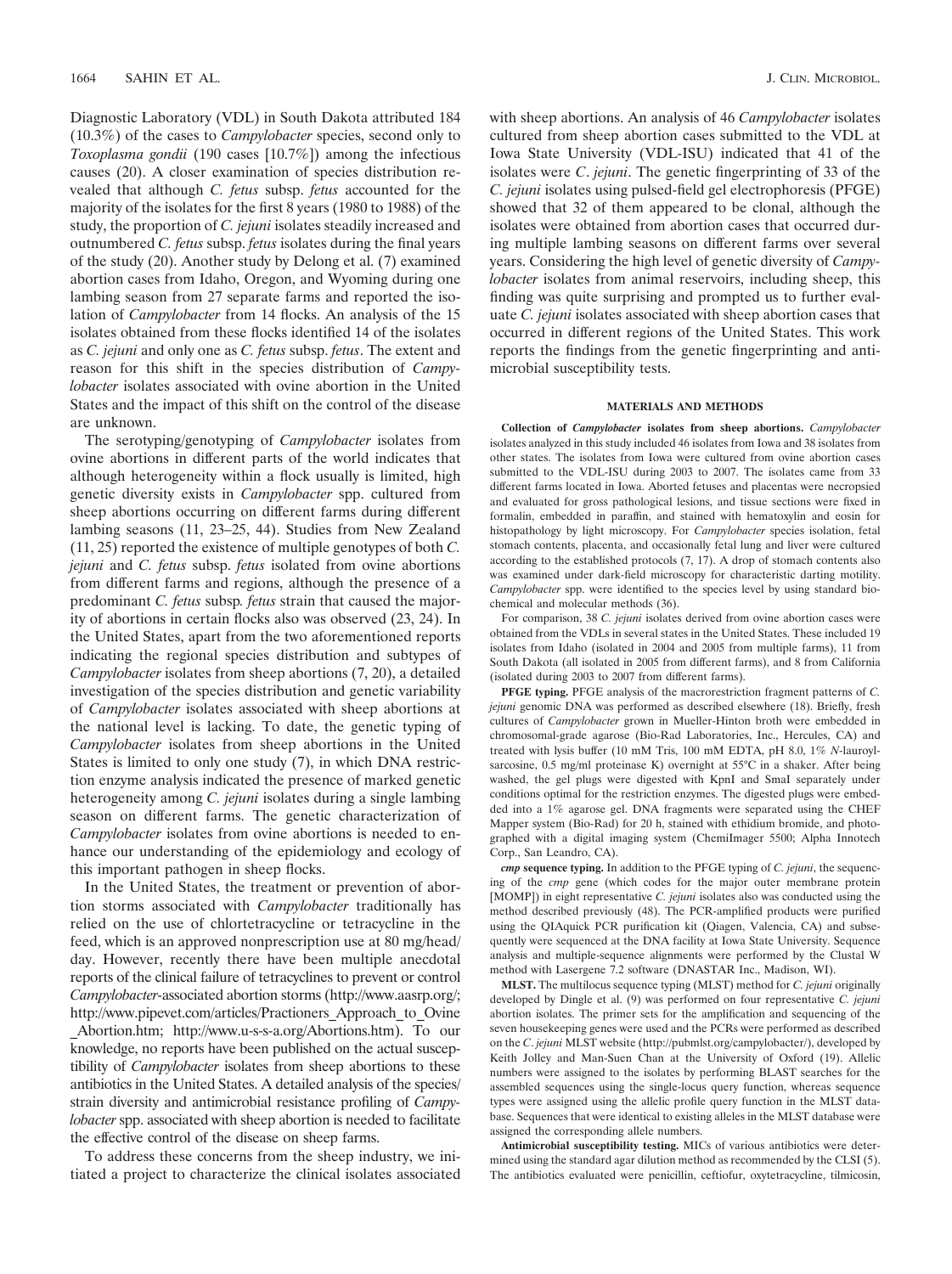| Antibiotic      | Range of concn<br>$(\mu$ g/ml) tested |              | MIC (µg/ml) | Resistance | No. $(\%)$ of              |                    |
|-----------------|---------------------------------------|--------------|-------------|------------|----------------------------|--------------------|
|                 |                                       | Range        | 50%         | 90%        | breakpoint<br>$(\mu g/ml)$ | resistant isolates |
| Ceftiofur       | $0.5 - 64$                            | >64          | >64         | >64        | $\geq 8^a$                 | 74 (100)           |
| Enrofloxacin    | $0.13 - 64$                           | < 0.13       | < 0.13      | < 0.13     | $\geq 4$                   |                    |
| Florfenicol     | $0.5 - 64$                            | $1 - 2$      |             |            | $\geq 32$                  | 0                  |
| Oxytetracycline | $0.25 - 128$                          | $16 - 128$   | 64          | 64         | $\geq 16$                  | 74 (100)           |
| Penicillin      | $0.13 - 64$                           | $8 - 64$     | 16          | 16         | $\geq 16^a$                | 40(54)             |
| Tilmicosin      | $0.13 - 64$                           | 1–4          |             |            | $\geq 32$                  | $\left($           |
| Tulatromycin    | $0.13 - 64$                           | $0.25 - 0.5$ | 0.25        | 0.5        | $\geq 32$                  | $\Omega$           |
| Tylosin         | $0.5 - 64$                            | $8 - 64$     |             |            | $\geq 32$                  | 2(2.7)             |

TABLE 1. Antimicrobial susceptibility of 74 *Campylobacter jejuni* isolates as determined by the agar dilution test

*<sup>a</sup>* CLSI breakpoint for bacteria isolated from animals (29, 30).

florfenicol, tulathromycin, tylosin, and enrofloxacin. These antibiotics are commonly used in food animal production medicine, but not all are labeled for sheep. The antibiotics were purchased from Sigma Chemical Co., St. Louis, MO (penicillin, ceftiofur, oxytetracycline, tilmicosin, and florfenicol); ICN Biomedicals Inc., Aurora, OH (enrofloxacin); Elanco Animal Health (tylosin); and Pfizer Inc., New York, NY (tulathromycin). *C. jejuni* ATCC 33560 was used as the quality control organism. The results were read after the samples were incubated in a microaerobic environment produced by CampyPack plus (BBL Microbiology Systems, Cockeysville, MD) at 42°C for 24 h. Although quality control ranges currently are not available for any of these antibiotics with *Campylobacter*, the MICs of these drugs for *C. jejuni* ATCC 33560 were consistent, falling within a two-dilution range throughout the study (data not shown). The MICs of these antibiotics for *C. jejuni* ATCC 33560 also matched very closely the MICs of their corresponding members within the same classes, such as ciprofloxacin, tetracycline, and erythromycin, for which the quality control ranges have been established for *Campylobacter* (5, 26). The MIC breakpoints of  $\geq 4$ ,  $\geq 16$ , and  $\geq 32$  $\mu$ g/ml established by the CLSI for ciprofloxacin, tetracycline, and chloramphenicol (5) were used for enrofloxacin, oxytetracycline, and florfenicol, respectively (Table 1). Similarly, the resistance breakpoints used for tylosin, tilmicosin, and tulathromycin (all macrolides) were based on the breakpoint indicated by the CLSI for erythromycin (a macrolide),  $32 \mu g/ml$  (5). The antimicrobial resistance breakpoints for ceftiofur and penicillin ( $\geq 8$  and  $\geq 16$   $\mu$ g/ml, respectively) were chosen according to the interpretive standards established by the CLSI for bacteria isolated from animals (29, 30).

**PCR screening for** *tet***(O).** PCR was employed to determine whether the resistance to tetracyclines was linked to the presence of the *tet*(O) gene. For this purpose, primers *tet*(O)-F (5-GGCGTTTTGTTTATGTGCG-3) and *tet*(O)-R (5-ATGGACAACCCGACAGAAGC-3) were used to amplify a 559-bp region of the *tet*(O) gene as described elsewhere (13). Total genomic DNA and/or boiled whole-cell preparations were used as the template in a master mix (Promega, Madison, WI) PCR mixture with the following conditions: an initial denaturation at 95°C for 5 min; 30 cycles of 95°C for 30 s, 57°C for 30 s, and 72°C for 1 min; and a final extension of 72°C for 10 min. Genomic DNAs of *C. jejuni* strains 81-176 [which carries the *tet*(O) gene on the pTet plasmid] (22) and 11168 [which does not have the *tet*(O) gene] (32) were used as the positive and negative controls, respectively. PCR products were separated by gel electrophoresis, stained with ethidium bromide, and visualized with a digital imaging system (ChemiImager 5500).

## **RESULTS**

**Association of** *C. jejuni* **with sheep abortions in Iowa.** *Campylobacter* spp. were isolated from aborted sheep fetuses/ placentas from 33 different farms located in Iowa between 2003 and 2007. From a total of 182 abortion cases submitted to the VDL during this period, *Campylobacter* spp. were the only pathogenic organisms detected in 46 (25.2%) of the cases. Of these 46 isolates, 41 (89%) were identified as *C*. *jejuni*, and the remaining 5 (11%) were classified as *C*. *fetus* subsp*. fetus*. A definitive diagnosis was not made for 88 (48.3%) cases. Among the infectious causes, *Campylobacter* spp. ranked first, followed by *Toxoplasma gondii* (23 cases; 12.6%), *Salmonella* spp.

(7 cases; 3.8%), and a few cases of *Escherichia coli*, *Coxiella burnetii*, *Chlamydia psittaci*, and uncharacterized bacteria.

Aborted fetuses and placentas were submitted to the VDL-ISU by field veterinarians. The clinical conditions for aborting ewes were not sought in this study. Most fetuses from which *Campylobacter* spp. were isolated were in the last trimester of gestation and showed mild to severe autolysis. Gross placentitis was evident in the majority of the cases. Areas of necrosis in the fetal liver and lungs of the cases were seen occasionally. Histopathologically, placentitis was encountered in almost all cases, followed by occasional fetal bronchopneumonia (Fig. 1A) and hepatitis (Fig. 1B). A microscopic examination of placenta tissue indicated areas of necrosis and trophoblasts with distended cytoplasm due to the presence of large numbers of *Campylobacter*-like organisms within these cells (Fig. 1C). These findings are in agreement with the observations previously published by other investigators (17, 20, 39) and further indicate that *Campylobacter* is highly pathogenic to ovine fetuses.

**PFGE analysis of** *C. jejuni* **isolates from ovine abortion.** PFGE typing of the *C. jejuni* isolates from Iowa sheep abortions showed that 32 of 33 Iowa isolates were genetically indistinguishable by SmaI fingerprinting and showed only two minor differences by KpnI fingerprinting (representative isolates are shown in Fig. 2). This observation suggested that these clinical *C. jejuni* isolates were clonally related. This finding was quite surprising considering the facts that *C. jejuni* isolates are genetically diverse and that the isolates were obtained from abortion cases that occurred on different farms during different lambing seasons. To determine if this clone also was involved in sheep abortions in other regions, *C. jejuni* isolates associated with sheep abortions were obtained from three other states. Strikingly, 18 of the 19 Idaho isolates, 9 of the 11 South Dakota isolates, and 7 of the 8 California isolates obtained from different farms during different lambing seasons had SmaI fingerprints identical to that of the Iowa isolates (partially shown in Fig. 2A). Their KpnI patterns showed two closely related subtypes, which exactly matched those of the Iowa isolates (Fig. 2B). For clarity, the isolates with the KpnI banding patterns shown in lanes 1, 3, 6, 8, and 10 were classified as subtype I, whereas those having the patterns shown in lanes 2, 4, 5, 7, and 9 were classified as subtype II. The only detectable differences between the two subtypes were the presence of an extra low-molecular-weight band (second from the bottom) for subtype I and a slight downward shift of the very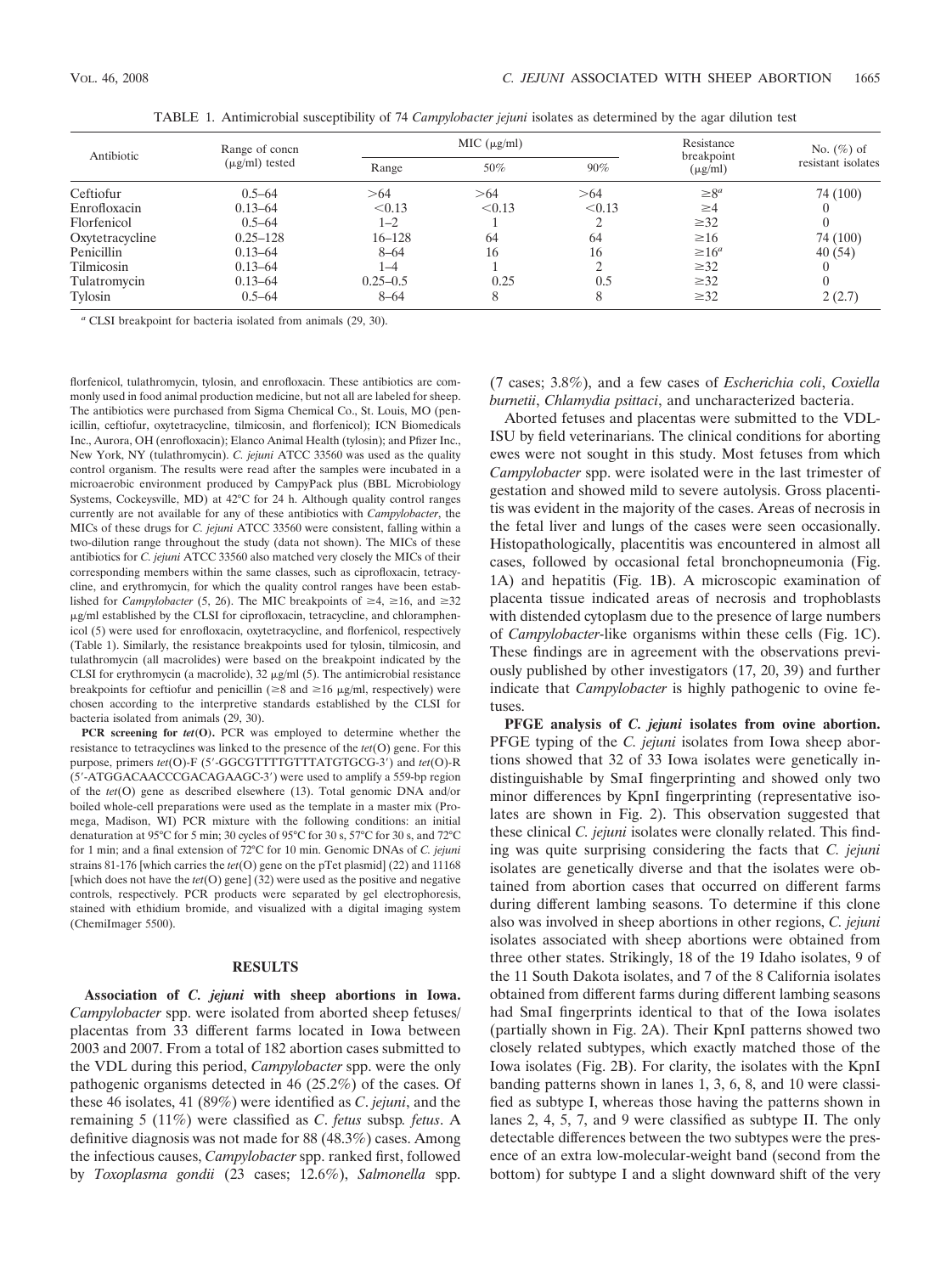

FIG. 1. Histopathology findings in aborted fetuses from which *C. jejuni* was the only agent isolated. Scale bars are shown at the lower right of each picture. (A) Purulent, multifocal bronchopneumonia. The infiltration of neutrophils and macrophages within the alveolar septae and in the alveolar spaces is seen (arrows). B, bronchiole; V, vein. (B) Necropurulent, multifocal hepatitis. The focally extensive replacement of hepatocytes with neutrophils, fibrin, and necrotic cellular debris is seen (arrows). (C) Hematoxylin and eosin stain of placenta tissue with the trophoblasts distended by large numbers of intracytoplasmic bacteria typical of *Campylobacter* (arrows). The chorionic epithelium (trophoblasts) is sloughed.



FIG. 2. PFGE analysis of representative *C. jejuni* isolates from sheep abortions using SmaI (A) and KpnI (B). Abortion isolates from Iowa (lanes l to 3), Idaho (lanes 4 to 6), South Dakota (lanes 7 to 9), and California (lane 10) are represented in both panels. As controls, *C. jejuni* NCTC 11168 (lane 11 in panel A and lane 12 in panel B) and *C. jejuni* 81-176 (lane 11 in panel B) were included. The size markers based on the lambda DNA ladder (Bio-Rad) are indicated on the left of each panel. The actual identities of the abortion isolates are as follows: lane 1, Iowa 5908; lane 2, Iowa 3842; lane 3, Iowa 975; lane 4, Idaho 04-181 B077-6; lane 5, Idaho 04-174 B090-A; lane 6, Idaho 04-0030 B006-8; lane 7, South Dakota 3629; lane 8, South Dakota 4165; lane 9, South Dakota 3634; and lane 10, California T0403562B.

top band for subtype I compared to the position of the bands for subtype II (Fig. 2B). It is very likely that the subtle banding differences were due to a single KpnI site change, because gaining an extra KpnI site in the top band of subtype II would convert subtype II to subtype I. The fact that these isolates were not distinguishable by SmaI fingerprinting suggests that KpnI is a more discriminatory restriction enzyme for *Campylobacter* typing, as observed in previous studies (33, 48). A total of three isolates from Iowa, Idaho, and California (one from each state) had macrorestriction patterns that were distinct from each other and from the PFGE types described above, while two of the South Dakota isolates were untypeable by PFGE (data not shown). These results strongly suggest that the vast majority of the *C. jejuni* isolates associated with sheep abortions belong to a single genetic clone of two subtypes.

*cmp* **typing of representative** *C. jejuni* **isolates.** To confirm the results of PFGE macrorestriction typing, another molecular typing method established for *C. jejuni* also was included in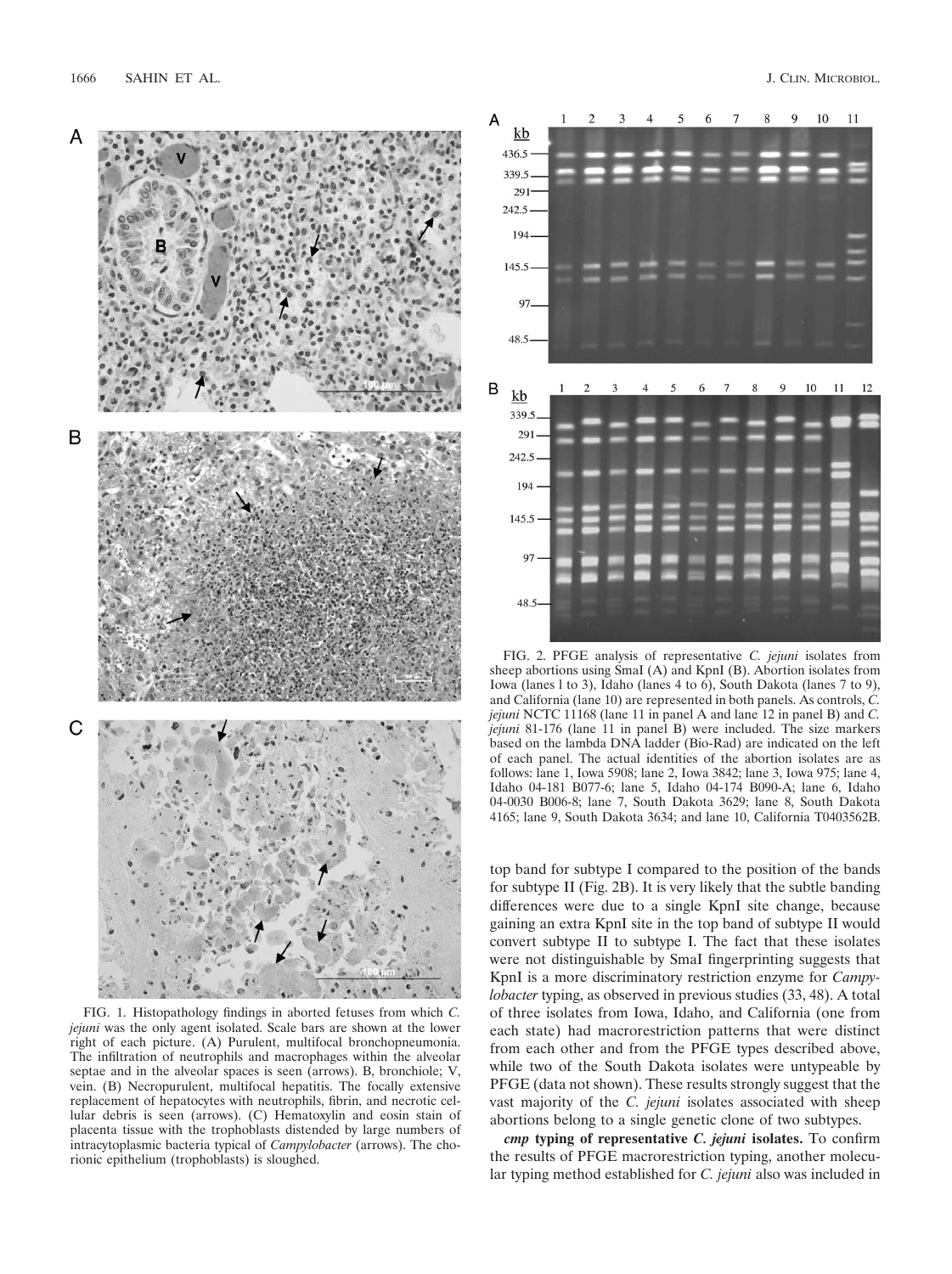| $IA-1$          |  |                                                                                                               |  |  |  | AANATPLEEA IKDVDVSGVL RYRYDTGNFD KNFVNNSNLN NSKONHKYRA OVNFSAAIAD NFKAFIOFDY NAADGGYGAN GIKNDOKGLF VROLYLTYTN | 100   |
|-----------------|--|---------------------------------------------------------------------------------------------------------------|--|--|--|---------------------------------------------------------------------------------------------------------------|-------|
| $IA-2$          |  |                                                                                                               |  |  |  |                                                                                                               | 100   |
| IA <sub>3</sub> |  |                                                                                                               |  |  |  |                                                                                                               | - 100 |
| $ID-1$          |  |                                                                                                               |  |  |  |                                                                                                               | 100   |
| $ID-2$          |  |                                                                                                               |  |  |  |                                                                                                               | 100   |
| $SD-1$          |  |                                                                                                               |  |  |  |                                                                                                               | 100   |
| $SD-2$          |  |                                                                                                               |  |  |  |                                                                                                               | 100   |
| $CA-1$          |  |                                                                                                               |  |  |  |                                                                                                               | 100   |
| $IA-1$          |  | EDVATSVIAG KOOLNTIWID NGVDGLVGTG IKVVNNSIDG LTLAAFAVDS FMAEEOGADL LGKSTISTTO KAAPFOADSL GNLYGAAAVG SYDLAGGOFN |  |  |  |                                                                                                               | 200   |
| $IA-2$          |  |                                                                                                               |  |  |  |                                                                                                               | 200   |
| $IA-3$          |  |                                                                                                               |  |  |  |                                                                                                               | 200   |
| $ID-1$          |  |                                                                                                               |  |  |  |                                                                                                               | 200   |
| $ID-2$          |  |                                                                                                               |  |  |  |                                                                                                               | 200   |
| $SD-1$          |  |                                                                                                               |  |  |  |                                                                                                               | 200   |
| $SD-2$          |  |                                                                                                               |  |  |  |                                                                                                               | 200   |
| $CA-1$          |  |                                                                                                               |  |  |  |                                                                                                               | 200   |
|                 |  |                                                                                                               |  |  |  |                                                                                                               |       |
| <b>IA-1</b>     |  | POLWLAYWDO VAFFYAVDAA YSTTIFDGIN WTLEGAYLGN SLDSELNDKR HANGNLFALK GSIEVNGWDA SLGGLYYGDK EKASTVVIED QGNLGSLLAG |  |  |  |                                                                                                               | 300   |
| $IA-2$          |  |                                                                                                               |  |  |  |                                                                                                               | 300   |
| $IA-3$          |  |                                                                                                               |  |  |  |                                                                                                               | 300   |
| $ID-1$          |  |                                                                                                               |  |  |  |                                                                                                               | 300   |
| $ID-2$          |  |                                                                                                               |  |  |  |                                                                                                               | 300   |
| $SD-1$          |  |                                                                                                               |  |  |  |                                                                                                               | 300   |
| $SD-2$          |  |                                                                                                               |  |  |  |                                                                                                               | 300   |
| $CA-1$          |  |                                                                                                               |  |  |  |                                                                                                               | 300   |
| $IA-1$          |  | EEIFYTTGSR LNGDTGRNIF GYVTGGYTFN ETVRVGADFV YGGTKTEATN - HLGGGKKLE AVARVDYKYS PKLNFSAFYS YVNLDOGVNT           |  |  |  | 389                                                                                                           |       |
| $IA-2$          |  |                                                                                                               |  |  |  | 389                                                                                                           |       |
| IA <sub>3</sub> |  |                                                                                                               |  |  |  | 385                                                                                                           |       |
| $ID-1$          |  |                                                                                                               |  |  |  | 389                                                                                                           |       |
| $ID-2$          |  |                                                                                                               |  |  |  | 389                                                                                                           |       |
| $SD-1$          |  |                                                                                                               |  |  |  | 389                                                                                                           |       |
| $SD-2$          |  |                                                                                                               |  |  |  | 385                                                                                                           |       |
| $CA-2$          |  |                                                                                                               |  |  |  | 386                                                                                                           |       |

FIG. 3. Multiple alignment of deduced MOMP sequences of *C. jejuni* isolates from sheep abortion cases from different states in the United States. Dots and dashes represent matches and gaps, respectively, and question marks indicate undetermined sequences. Isolate names are shown on the left. Numbers on the right denote amino acid positions. The identification numbers of the isolates are as follows: IA-1, Iowa 3902; IA-2, Iowa 35; IA-3, Iowa 698; SD-1, South Dakota 3629; SD-2, South Dakota 4165; ID-1, Idaho 04-215 B100-A; ID-2, Idaho 04-0130 B054-C; and CA-1, California T04035.

this study (4, 18). For this purpose, sequences of the *cmp* gene (encoding the MOMP protein) of representative *Campylobacter* abortion isolates, including PFGE subtypes I (IA-2, IA-3, SD-2, ID-2, and CA-1) and II (IA-1, SD-1, and ID-1), were determined (Fig. 3). The sequence alignment of the deduced amino acids of *cmp* alleles indicated an overall high degree of identity (99.2 to 100%) among the *Campylobacter* abortion isolates of different locations (Fig. 3). The lowest identity (99.2%) was among a California isolate and one Iowa isolate (IA-1), two South Dakota isolates, and two Idaho isolates. Interestingly, the isolates IA-1, SD-1, SD-2, ID-1, and ID-2 were 100% identical in their *cmp* gene sequences, although they had different PFGE subtypes. A comparison of the deduced amino acid sequences to the known protein sequences using the BLAST program indicated that the sheep abortion isolates had 99 to 100% identity to a few *C. jejuni* isolates from diverse sources, including humans and sheep (4, 48). Considering our previous observations that MOMP sequences could diverge up to 36% among different *C. jejuni* strains and that this method was a highly discriminatory one that is comparable to PFGE (18, 48), the clonality of *C. jejuni* sheep abortion isolates examined in this study is further evidenced by the results of *cmp* sequence typing.

**MLST of** *C. jejuni* **isolates.** To further confirm the PFGE and *cmp* sequencing results and to determine if the sheep isolates matched any sequences deposited in the MLST database, MLST was performed on four representative isolates, two from each PFGE subtype (IA 975 and CA T0501095B for subtype I and IA 3902 and ID 04-218 B099 for subtype II). The

sequence results showed that all four isolates had identical allelic sequences for each of the seven loci tested regardless of their PFGE subtypes (results not shown). BLAST results using the MLST database (http://pubmlst.org/campylobacter/) indicated that the allelic sequences for all seven loci had exact matches to some other sequences previously deposited in the database; thus, the preexisting allelic numbers were assigned for each locus of the sheep isolates. This gave an allelic profile of 2, 1, 1, 3, 2, 1, and 6 (for *aspA*, *glnA*, *gltA*, *glyA*, *pgm*, *tkt*, and *uncA*, respectively), which then was assigned to sequence type 8 (ST-8). There are 10 *C. jejuni* isolates belonging to ST-8 that have been deposited in the *Campylobacter* MLST database so far. The source, country of origin, year of isolation, clinical data, and other information concerning these isolates are given in Table 2. Nine of these isolates were from humans, and one was from cattle. All of the isolates from the United States  $(n = 8)$  were from human stool, and all but one were associated with two outbreaks, which occurred in different regions (Oklahoma and Maine) in 1988 and 1989 (38). The identical sequence types among the four examined sheep isolates further confirmed the clonal nature of these abortion-associated isolates. Their exact sequence type match to that of the human isolates in ST-8 suggests that the sheep clone also is present in human populations.

**Antimicrobial susceptibility of the** *C. jejuni* **isolates.** To facilitate the selection of antibiotics for the treatment of sheep abortions, the susceptibilities of *C. jejuni* isolates to commonly used antibiotics in animal productions were measured. The MIC ranges, the MICs at which the growth of 50% and 90% of *C. jejuni* isolates ( $n = 74$  total) was inhibited, and the percent-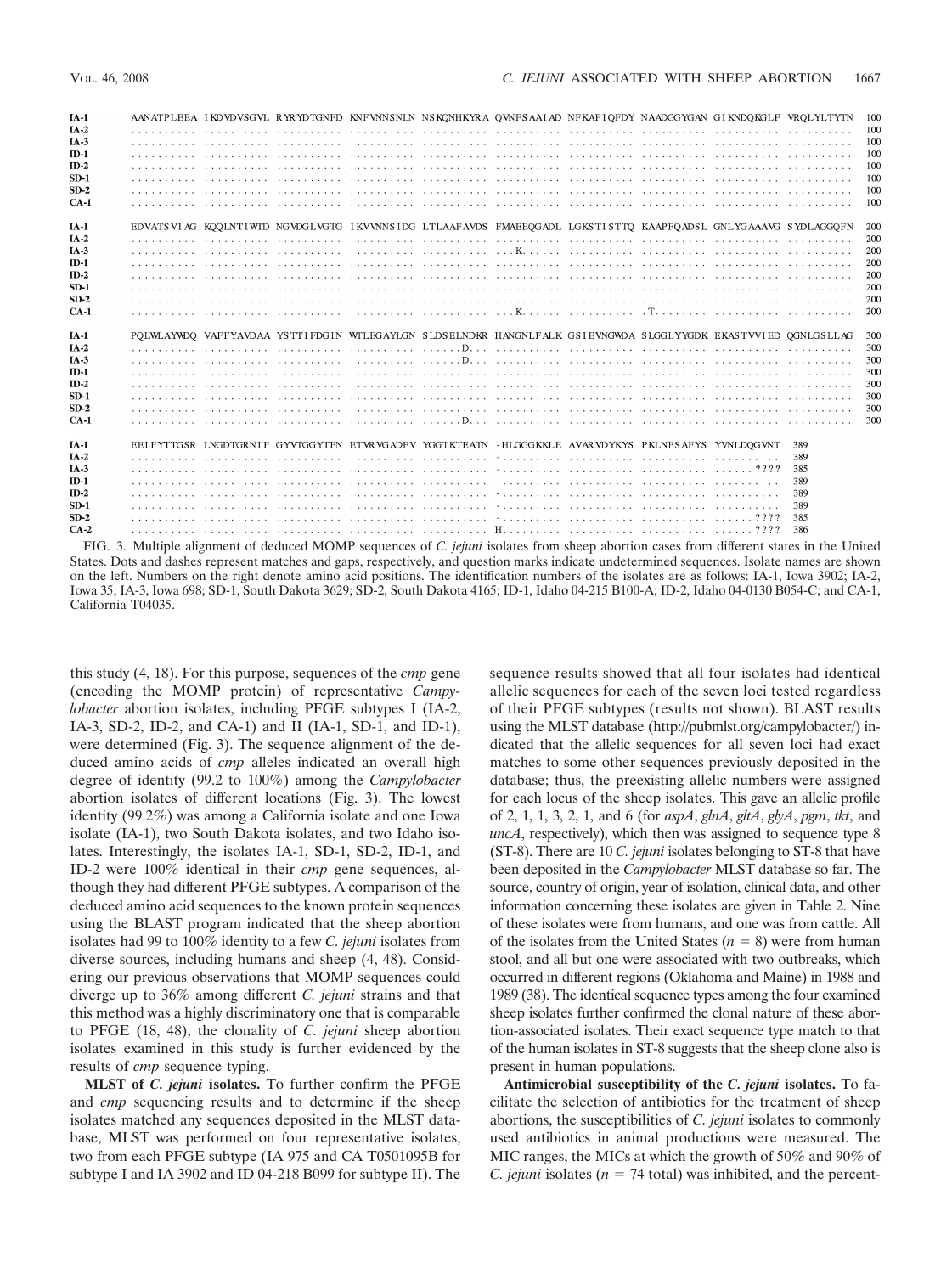|  |  | TABLE 2. List of C. jejuni isolates belonging to the ST-8 allelic profile in the MLST database |  |  |  |
|--|--|------------------------------------------------------------------------------------------------|--|--|--|
|--|--|------------------------------------------------------------------------------------------------|--|--|--|

| Name                     | Location             | Yr   | Source | Disease status | Epidemiology | Clonal complex |
|--------------------------|----------------------|------|--------|----------------|--------------|----------------|
| $85/7729^a$              | United Kingdom       | 1985 | Human  | Systemic       | Inpatient    | $ST-21$        |
| $C26^a$                  | United Kingdom       | 1999 | Cattle | Carrier        | Carrier      | $ST-21$        |
| $D5490^a$                | Kansas               | 1998 | Human  | Enteritis      | Sporadic     | $ST-21$        |
| $D2643^a$                | Oklahoma             | 1988 | Human  | Enteritis      | Outbreak     | $ST-21$        |
| $D2642^a$                | <b>United States</b> | 1988 | Human  | Enteritis      | Outbreak     | $ST-21$        |
| $D2641^a$                | Oklahoma             | 1988 | Human  | Enteritis      | Outbreak     | $ST-21$        |
| $D2651^a$                | Oklahoma             | 1988 | Human  | Enteritis      | Outbreak     | $ST-21$        |
| $D2763^a$                | Maine                | 1989 | Human  | Enteritis      | Outbreak     | $ST-21$        |
| $D2770^a$                | Maine                | 1989 | Human  | Enteritis      | Outbreak     | $ST-21$        |
| $D2769^{a,b}$            | Maine                | 1989 | Human  | Enteritis      | Outbreak     | $ST-21$        |
| IA3902 <sup>c</sup>      | lowa                 | 2006 | Sheep  | Abortion       | Outbreak     | $ST-21$        |
| $IA975^c$                | Iowa                 | 2003 | Sheep  | Abortion       | Outbreak     | $ST-21$        |
| ID04-218 B099B $c$       | Idaho                | 2004 | Sheep  | Abortion       | Outbreak     | $ST-21$        |
| CAT0501095B <sup>c</sup> | California           | 2005 | Sheep  | Abortion       | Outbreak     | $ST-21$        |

<sup>a</sup> These were isolates deposited in the *Campylobacter* MLST database (http://pubmlst.org/Campylobacter) by other investigators (8, 12, 38).<br><sup>*b*</sup> The patient from whom this isolate was taken developed Guillain-Barré syn

ages of resistance to each antimicrobial drug are summarized in Table 1. The results indicated that all of the isolates were susceptible to tilmicosin, tulathromycin, florfenicol, and enrofloxacin; however, 100, 54, and 2.7% of the isolates were resistant to ceftiofur, penicillin, and tylosin, respectively. It should be pointed out that thermophilic *Campylobacter* spp. are intrinsically resistant to cephalosporins, including ceftiofur (6, 27, 42), and these compounds often are included in the selective medium for the isolation of *Campylobacter* (6). Regardless, we included ceftiofur in this panel, since it is frequently used in food animal production for the treatment of diseases caused by other bacterial pathogens. Strikingly, 100% of the tested *C. jejuni* isolates were resistant to oxytetracycline. The MICs of this antibiotic ranged from 16 to 128  $\mu$ g/ml, with the MIC at which the growth of 90% of the *C. jejuni* isolates was inhibited being 64  $\mu$ g/ml (Table 1).

**Characterization of tetracycline resistance in** *C. jejuni* **isolates.** Of the 48 oxytetracycline-resistant *C. jejuni* isolates tested, 47 (98%) of them had the *tet*(O) gene as determined by PCR (results not shown), which is in accordance with findings from other investigators (13, 35). Interestingly, the only isolate without the *tet*(O) gene was the only isolate with a different PFGE pattern among the Iowa collection, and it also was one of the few having a relatively low level of resistance ( $MIC = 16$ ) -g/ml). Although several attempts by PCR to detect the *tet*(O) gene in this *C. jejuni* isolate were unsuccessful, other molecular methods are needed to determine if the tetracycline resistance in this isolate is mediated by *tet*(O) or by other mechanisms. The antimicrobial susceptibility testing result strongly indicates that these clinical sheep isolates have acquired resistance to oxytetracycline, a key antibiotic currently used for treating sheep abortions.

### **DISCUSSION**

Historically, most of the ovine *Campylobacter* abortions have been caused by *C. fetus* subsp. *fetus* in different regions of the world (15, 20, 23, 39). However, several studies from the United States during the late 1980s and early 1990s indicated an increasing role for *C. jejuni* in sheep abortions (7, 20). In contrast, *C. fetus* subsp. *fetus* still remains the major cause of *Campylobacter*-associated ovine abortion in New Zealand (11, 23–25, 34). In this work, a detailed analysis of the species distribution, genetic diversity, and antimicrobial susceptibility of *Campylobacter*-associated ovine abortion in the United States was conducted. The study revealed several important and unique features of ovine abortions currently occurring in the United States. Firstly, the predominant *Campylobacter* species causing sheep abortions in the United States has shifted from *C. fetus* to *C. jejuni*. Among 46 cases of *Campylobacter* sheep abortions from different farms submitted to the VDL-ISU between 2003 and 2007, 41 of them were caused by *C. jejuni*. Similarly, most *Campylobacter* isolates (19 of 20) obtained by the Idaho VDL (the samples were from Oregon, Idaho, and Nevada) and all of the isolates obtained by the California VDL also were identified as *C. jejuni* (personal communications with the staff of the participating VDLs). Secondly, the vast majority of the recent cases of *Campylobacter*associated abortions in the United States were associated with a single clone of *C. jejuni*. This finding is in contrast to those of previous findings (20, 23, 24, 44), in which multiple *Campylobacter* species and strains were found to be the cause of sheep abortions. Thirdly, it was determined that all recent *C. jejuni* isolates associated with ovine abortion were resistant to tetracyclines, the only class of antibiotics currently approved for the treatment of *Campylobacter* abortion in sheep. These findings provide useful information for the control of sheep abortion in the United States.

Multiple molecular typing methods have been developed for *Campylobacter* (21, 46) that have greatly improved our understanding of the genetic relationships between *Campylobacter* isolates from different sources. PFGE and MLST are the two most frequently used methods for the molecular typing of *Campylobacter*. Recently, the *cmp*-based method also is increasingly used for typing, because although the *cmp* locus is highly conserved, its sequence varies among different *C. jejuni* strains (4, 18, 48). Using PFGE, we found that most of the *C. jejuni* isolates (66 of 71) from sheep abortions occurred at different lambing seasons, in different years (2003 to 2007), and in different states (Iowa, Idaho, South Dakota, Oregon, Nevada, and California) and were clonally related (Fig. 2).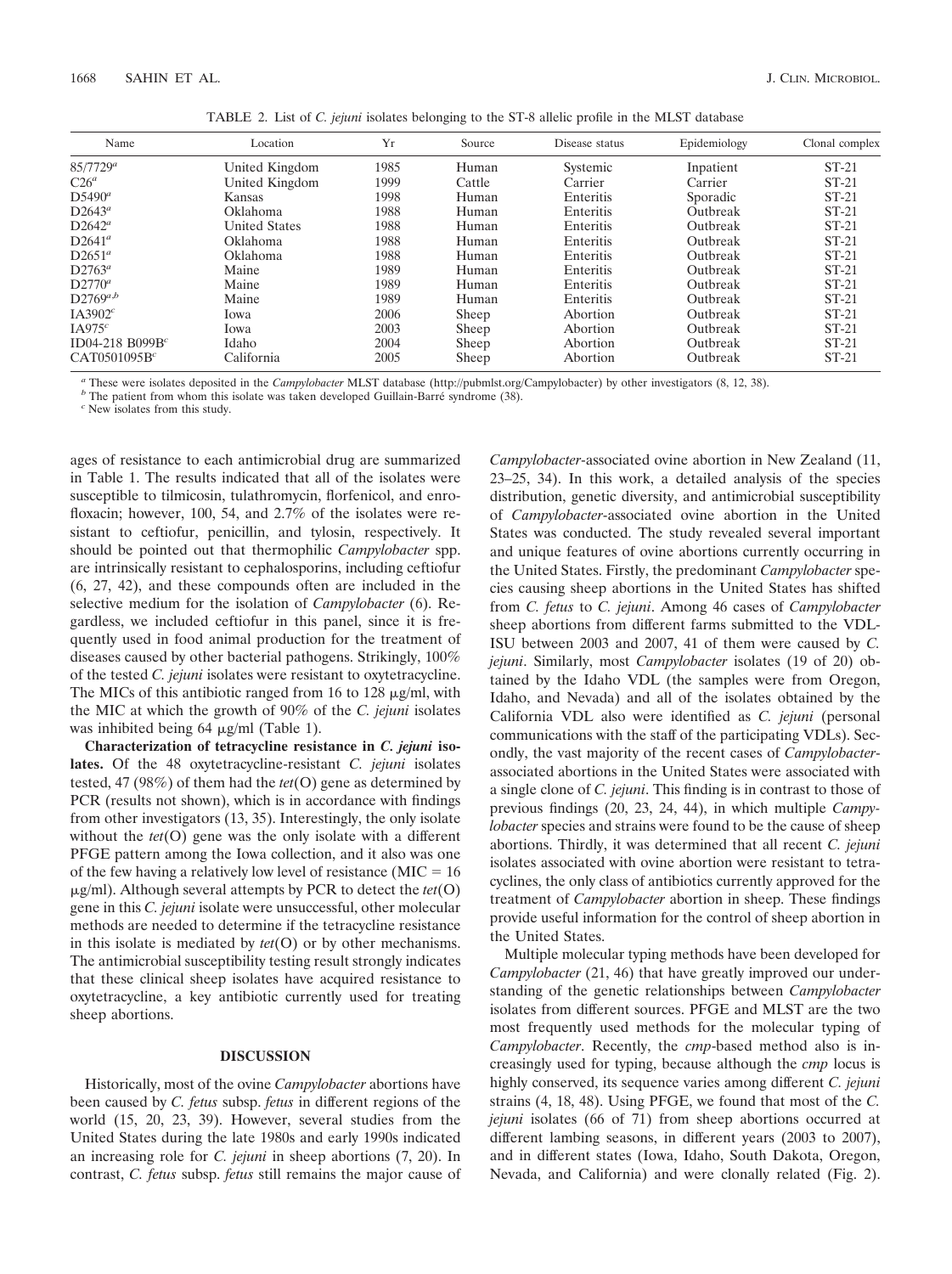This conclusion was further confirmed by typing representative isolates using the *cmp*-based method and MLST. PFGE and *cmp*-based typing are considered more discriminatory than MLST (4, 37, 38). Thus, it is not surprising that the MLST method showed identical profiles, while PFGE and the *cmp*based method showed some subtle differences among the sheep isolates examined in this study. The differences between the two PFGE subtypes are likely due to the gain or loss of a single KpnI site in the top band of the PFGE pattern. Other investigators also reported the occurrence of different PFGE variants from a single clone of *C. jejuni* due to genetic variation caused by recombinations, mutations, or insertions/deletions (3, 16, 45). Despite these subtle differences as determined by PFGE and *cmp* sequences, we conclude that the examined sheep isolates are clonally related. Considering the high genetic variability among different *Campylobacter* isolates from animals, that many different *Campylobacter* strains are present in sheep (1, 8, 44), and that genetically diverse strains of *Campylobacter* were associated with sheep abortions (7, 24, 25), our findings are quite surprising and strongly suggest that this unique clone of *C. jejuni* has become entrenched in the sheep production system in the United States.

How this unique *C. jejuni* clone has emerged as a predominant strain causing sheep abortion in the United States is unknown. One possibility is that this strain has evolved unique virulence factors that increase the tropism of *Campylobacter* to the reproductive system of ewes. Another possibility is that selection pressure in the sheep production environment has facilitated the expansion and transmission of this unique strain. For example, oxytetracycline is commonly used in sheep production for disease prevention and control (14), and all of the abortion-associated isolates were resistant to this antibiotic, suggesting that the use of oxytetracycline promoted the spread of this virulent strain. However, carrying tetracycline resistance alone cannot fully explain the high prevalence of this clone in clinical sheep abortions, because tetracycline resistance can be associated with multiple *C. jejuni* strains (13, 35). Thus, it is possible that the combined effect of enhanced virulence and tetracycline resistance is responsible for the spread of this strain in sheep. To satisfy Koch's postulates, this *C. jejuni* strain needs to be inoculated into sheep to reproduce abortion, which will be pursued in future studies. Currently we are sequencing the genome of this abortion-causing clone (isolate Iowa 3902, PFGE subtype 2) to determine if unique virulence traits are present in this strain and if the *tet*(O) element is associated with any virulence factors. In addition, we are currently using multidisciplinary approaches to understand the epidemiology of this strain in sheep production and the pathogenic mechanisms of *Campylobacter*-associated sheep abortion.

The tetracycline class of antibiotics (tetracycline, oxytetracycline, and chlortetracycline) is commonly used in the prevention and control of abortion storms associated with *Campylobacter* spp. in the United States (14); however, the anecdotal clinical experience of veterinary practitioners has suggested an increasing ineffectiveness of these drugs in treating ovine abortions due to *Campylobacter*. To help producers choose effective antibiotics for the treatment and control of *Campylobacter*-associated sheep abortions, in this study we also determined the antimicrobial susceptibility patterns of *C. jejuni* isolates to drugs that are commonly used in food animal production. Strikingly, the results

demonstrated that 100% of the *C. jejuni* isolates associated with sheep abortions across the United States were resistant to oxytetracycline (Table 1). Although MIC tests cannot predict the outcomes of clinical treatment, our results suggest that tetracyclines are no longer effective in the treatment of abortion storms caused by *Campylobacter* in the United States. Based on the susceptibility results (Table 1), other potential alternatives could include using tilmicosin (approved for use in sheep), tylosin, florfenicol, and tulathromycin in an extralabel fashion. The use of these drugs in an extralabel fashion requires the adherence to the standards of the Animal Medicinal Drug Use Clarification Act (http://www .avma.org/reference/amduca/amduca1.asp). It should be pointed out that enrofloxacin is not permitted for use in sheep for any reason in the United States, although all of the *Campylobacter* isolates from sheep abortions were highly susceptible to this drug. A further investigation of the mechanism of tetracycline resistance in *C. jejuni* isolates from sheep abortions showed that the resistance was encoded by the *tet*(O) gene (results not shown), which is in accordance with previous studies (13, 35). At this stage, it is unknown whether the *tet*(O) gene in the abortion-associated isolates is encoded in the chromosome or on a plasmid; this remains to be determined in future studies using specialized techniques that allow the differentiation of plasmids from genomic DNA.

Vaccination against *Campylobacter* has been used to control sheep abortion, but *Campylobacter* still remains one of the major causes of ovine abortion worldwide. The great genetic and antigenic variations among *Campylobacter* strains as well as insufficient cross-protection conferred by the vaccine strain(s) against the field isolates could contribute to vaccination failures. This is illustrated by a New Zealand study in which isolates from aborted fetuses were compared to the strain used to vaccinate the ewes. Abortions in vaccinated ewes were due to a *C. fetus* subsp*. fetus* isolate that was different from the vaccine strain (11). As a result, the authorities in New Zealand have developed a newer vaccine incorporating three serotypes of *C. fetus* subsp. *fetus* plus a single strain of *C. jejuni*, and it has shown better protection in challenge studies (CampyVax4 technical manual [http://www.intervet.co.nz /binaries/90\_109204.pdf]). The efficacies of vaccines against *Campylobacter*-associated sheep abortions in the United States vary widely. Abortions in flocks vaccinated with bivalent vaccines containing *C. fetus* subsp*. fetus* and *C*. *jejuni* antigens have been reported (7, 47), and there are numerous anecdotal reports describing vaccine failures. Currently, there are at least two vaccines available in the United States against sheep abortions caused by *Campylobacter*, and it is likely that the strains incorporated in these formulations were those that were the most common species/serotypes at the time the vaccine was prepared. Since results from this study demonstrated the occurrence of a predominant clone of *C. jejuni* in sheep abortions across the United States, and since there is only a limited degree of cross-protection between different *Campylobacter* serotypes (7, 11, 47), a new vaccine incorporating this predominant *C. jejuni* type or the inclusion of this strain in the current vaccines merits further investigations.

In addition to being a leading cause of food-borne bacterial gastroenteritis (2), *C. jejuni* also is a rarely reported organism associated with abortion, stillbirth, and neonatal death in humans (40). Although its pathogenesis is not well understood, *C.*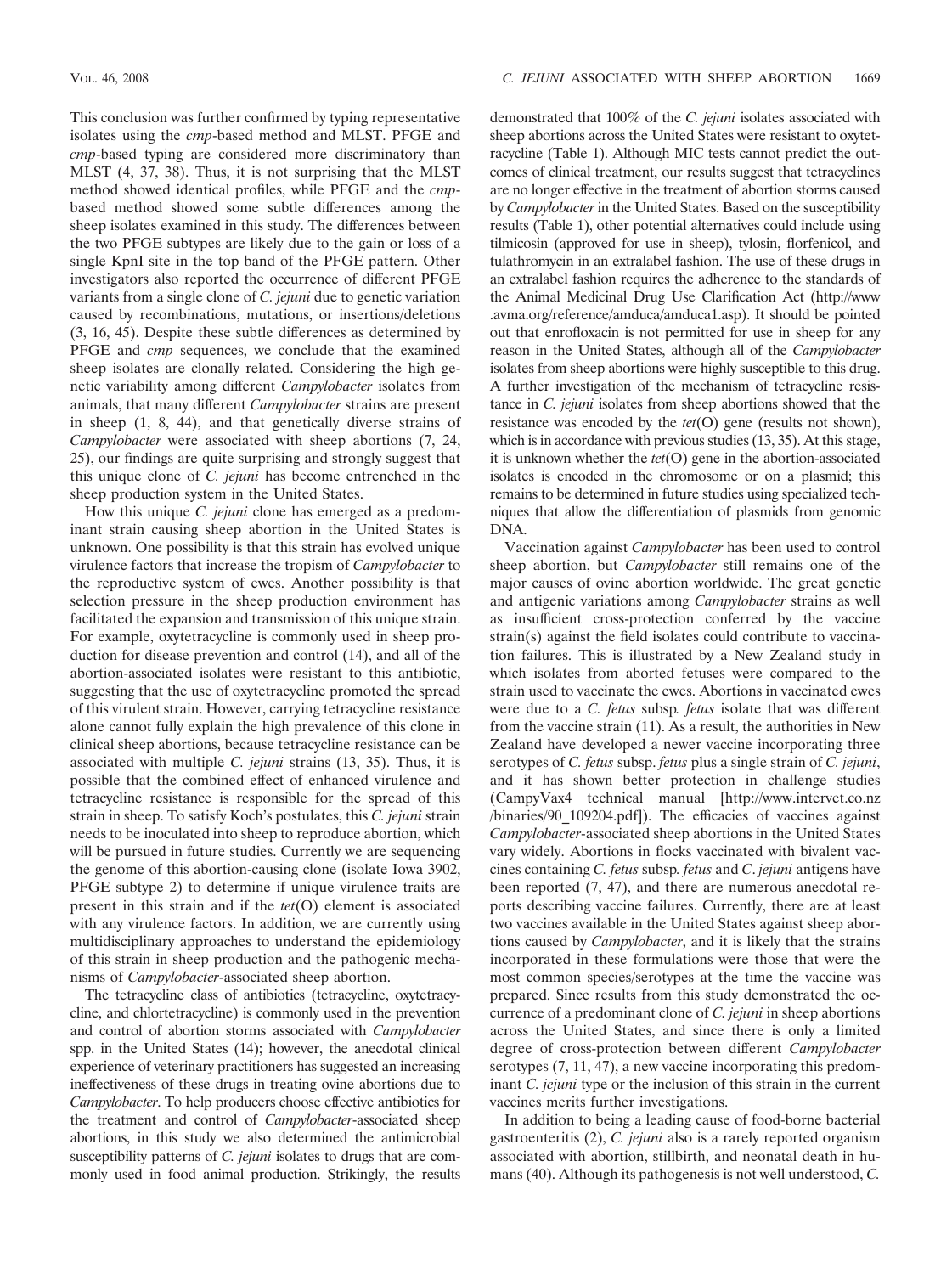*jejuni* can infect placental and fetal tissues via bacteremia after the ingestion of the organism and the invasion of the intestines in susceptible pregnant women (40). To date, there is no evidence linking campylobacteriosis in pregnant women, fetuses, or newborns to *Campylobacter* abortions in ewes. However, animal caretakers can acquire the organism from aborting ewes and develop enteritis (10). Since the intestinal carriage of *Campylobacter* by healthy sheep occurs frequently (41) and *Campylobacter* spp. are well-established placental pathogens in many animals and humans, female owners or caretakers of reproductive age should be aware of the risk of handling aborted sheep fetuses and fluids. At this point, the zoonotic involvement and extent (if any) of the *C. jejuni* clone from sheep abortion described here in human cases (whether in enteritis or more serious problems, such as bacteremia and abortion) are unknown. However, MLST results indicate that this *C. jejuni* clone not only is associated with the sheep host but also is distributed among different isolation sources, including humans. In addition, the *cmp* sequence typing indicated that the sheep isolates had 99% identity to a human *C. jejuni* strain, which also was shown to have a KpnI PFGE restriction pattern almost identical to that of the *C. jejuni* clone associated with sheep abortions (18). These pieces of circumstantial evidence suggest that the abortion clone is pathogenic to the human host, but this possibility remains to be examined in future studies.

#### **ACKNOWLEDGMENTS**

This work was funded by the Iowa Livestock Health Advisory Council and the Iowa Sheep & Wool Promotion Board. K.S. was supported by the Fulbright Scholar Program, and L.W. was supported by a scholarship from the China Scholarship Council.

We thank the personnel at the VDLs in the participating states, including Idaho (Beth Mamer and Greta Anderson), South Dakota, and California, for providing isolates from sheep abortion cases.

#### **REFERENCES**

- 1. Açik, M. N., and B. Cetinkaya. 2006. Heterogeneity of *Campylobacter jejuni* and *Campylobacter coli* strains from healthy sheep. Vet. Microbiol. **115:**370– 375.
- 2. **Allos, B. M.** 2001. *Campylobacter jejuni* infections: update on emerging issues and trends. Clin. Infect. Dis. **32:**1201–1206.
- 3. **Barton, C., L. K. Ng, S. D. Tyler, and C. G. Clark.** 2007. Temperate bacteriophages affect pulsed-field gel electrophoresis patterns of *Campylobacter jejuni*. J. Clin. Microbiol. **45:**386–391.
- 4. **Clark, C. G., A. Beeston, L. Bryden, G. Wang, C. Barton, W. Cuff, M. W. Gilmour, and L. K. Ng.** 2007. Phylogenetic relationships of *Campylobacter jejuni* based on porA sequences. Can. J. Microbiol. **53:**27–38.
- 5. **Clinical and Laboratory Standards Institute.** 2006. Performance standards for antimicrobial susceptibility testing. Supplement M100–S16. Clinical and Laboratory Standards Institute, Wayne, PA.
- 6. **Corry, J. E., D. E. Post, P. Colin, and M. J. Laisney.** 1995. Culture media for the isolation of campylobacters. Int. J. Food Microbiol. **26:**43–76.
- 7. **Delong, W. J., M. D. Jaworski, and A. C. Ward.** 1996. Antigenic and restriction enzyme analysis of *Campylobacter* spp. associated with abortion in sheep. Am. J. Vet. Res. **57:**163–167.
- 8. **Dingle, K. E., F. M. Colles, R. Ure, J. A. Wagenaar, B. Duim, F. J. Bolton, A. J. Fox, D. R. A. Wareing, and M. C. J. Maiden.** 2002. Molecular characterization of *Campylobacter jejuni* clones: a basis for epidemiologic investigation. Emerg. Infect. Dis. **8:**949–955.
- 9. **Dingle, K. E., F. M. Colles, D. R. Wareing, R. Ure, A. J. Fox, F. E. Bolton, H. J. Bootsma, R. J. Willems, R. Urwin, and M. C. Maiden.** 2001. Multilocus sequence typing system for *Campylobacter jejuni*. J. Clin. Microbiol. **39:** 14–23.
- 10. **Duffell, S. J., and M. B. Skirrow.** 1978. Shepherd's scours and ovine *Campylobacter* abortion–a "new" zoonosis? Vet. Rec. **103:**144.
- 11. **Fenwick, S. G., D. M. West, J. E. Hunter, N. D. Sargison, F. Ahmed, J. S. Lumsden, and M. G. Collett.** 2000. *Campylobacter fetus fetus* abortions in vaccinated ewes. N. Z. Vet. J. **48:**155–157.
- 12. **Fitzgerald, C., L. O. Helsel, M. A. Nicholson, S. J. Olsen, D. L. Swerdlow, R.**

**Flahart, J. Sexton, and P. I. Fields.** 2001. Evaluation of methods for subtyping *Campylobacter jejuni* during an outbreak involving a food handler. J. Clin. Microbiol. **39:**2386–2390.

- 13. **Gibreel, A., D. M. Tracz, L. Nonaka, T. M. Ngo, S. R. Connell, and D. E. Taylor.** 2004. Incidence of antibiotic resistance in *Campylobacter jejuni* isolated in Alberta, Canada, from 1999 to 2002, with special reference to *tet*(O)-mediated tetracycline resistance. Antimicrob. Agents Chemother. **48:** 3442–3450.
- 14. **Giguere, S., J. F. Prescott, J. D. Baggot, R. D. Walker, and P. M. Dowling.** 2006. Antimicrobial therapy in veterinary medicine, 4th ed. Blackwell Publishing, Ames, IA.
- 15. **Grogono-Thomas, R., M. J. Blaser, M. Ahmadi, and D. G. Newell.** 2003. Role of S-layer protein antigenic diversity in the immune responses of sheep experimentally challenged with *Campylobacter fetus* subsp. *fetus*. Infect. Immun. **71:**147–154.
- 16. **Hänninen, M. L., M. Hakkinen, and H. Rautelin,** 1999. Stability of related human and chicken *Campylobacter jejuni* genotypes after passage through chick intestine studied by pulsed-field gel electrophoresis. Appl. Environ. Microbiol. **65:**2272–2275.
- 17. **Hedstrom, O. R., R. J. Sonn, E. D. Lassen, B. D. Hultgren, R. O. Crisman, B. B. Smith, and S. P. Snyder.** 1987. Pathology of *Campylobacter jejuni* abortion in sheep. Vet. Pathol. **24:**419–426.
- 18. **Huang, S., T. Luangtongkum, T. Y. Morishita, and Q. Zhang.** 2005. Molecular typing of *Campylobacter* strains using the cmp gene encoding the major outer membrane protein. Foodborne Pathog. Dis. **2:**12–23.
- 19. **Jolley, K. A., M. S. Chan, and M. C. J. Maiden.** 2004. mlstdbNet—distributed multi-locus sequence typing (MLST) databases. BMC Bioinformatics **5:**86.
- 20. **Kirkbride, C. A.** 1993. Diagnoses in 1,784 ovine abortions and stillbirths. J. Vet. Diagn. Investig. **5:**398–402.
- 21. **Lukinmaa, S., U. M. Nakari, M. Eklund, and A. Siitonen.** 2004. Application of molecular genetic methods in diagnostics and epidemiology of food-borne bacterial pathogens. APMIS **112:**908–929.
- 22. **Manavathu, E. K., K. Hiratsuka, and D. E. Taylor.** 1988. Nucleotide sequence analysis and expression of a tetracycline resistance gene from *Campylobacter jejuni*. Gene **62:**17–26.
- 23. **Mannering, S. A., R. M. Marchant, A. Middelberg, N. R. Perkins, D. M. West, and S. G. Fenwick.** 2003. Pulsed-field gel electrophoresis typing of *Campylobacter fetus* subsp*. fetus* from sheep abortions in the Hawke's Bay region of New Zealand. N. Z. Vet. J. **51:**33–37.
- 24. **Mannering, S. A., D. M. West, S. G. Fenwick, R. M. Marchant, and K. O'Connell.** 2006. Pulsed-field gel electrophoresis of *Campylobacter jejuni* sheep abortion isolates. Vet. Microbiol. **115:**237–242.
- 25. **Mannering, S. A., D. M. West, S. G. Fenwick, R. M. Marchant, N. R. Perkins, and K. O'Connell.** 2004. Pulsed-field gel electrophoresis typing of *Campylobacter fetus* subsp. *fetus* isolated from sheep abortions in New Zealand. N. Z. Vet. J. **52:**358–363.
- 26. **McDermott, P. F., S. M. Bodeis, F. M. Aarestrup, S. Brown, M. Traczewski, P. Fedorka-Cray, M. Wallace, I. A. Critchley, C. Thornsberry, S. Graff, R. Flamm, J. Beyer, D. Shortridge, L. J. Piddock, V. Ricci, M. M. Johnson, R. N. Jones, B. Reller, S. Mirrett, J. Aldrobi, R. Rennie, C. Brosnikoff, L. Turnbull, G. Stein, S. Schooley, R. A. Hanson, and R. D. Walker.** 2004. Development of a standardized susceptibility test for *Campylobacter* with qualitycontrol ranges for ciprofloxacin, doxycycline, erythromycin, gentamicin, and meropenem. Microb. Drug Resist. **10:**124–131.
- 27. **McGill, K., D. Cowley, L. Moran, P. Scates, A. O'Leary, R. H. Madden, C. Carroll, E. McNamara, J. E. Moore, S. Fanning, J. D. Collins, and P. Whyte.** 2006. Antibiotic resistance of retail food and human *Campylobacter* isolates on the island of Ireland from 2001–2002. Epidemiol. Infect. **134:**1282–1291.
- 28. **Milnes, A. S., I. Stewart, F. A. Clifton-Hadley, R. H. Davies, D. G. Newell, A. R. Sayers, T. Cheasty, C. Cassar, A. Ridley, A. J. Cook, S. J. Evans, C. J. Teale, R. P. Smith, A. McNally, M. Toszeghy, R. Futter, A. Kay, and G. A. Paiba.** 2007. Intestinal carriage of verocytotoxigenic *Escherichia coli* O157, *Salmonella*, thermophilic *Campylobacter* and *Yersinia enterocolitica*, in cattle, sheep and pigs at slaughter in Great Britain during 2003. Epidemiol. Infect. **2007:**1–13. [Epub ahead of print.]
- 29. **National Committee for Clinical Laboratory Standards.** 2002. Performance standards for antimicrobial susceptibility testing. Supplement M100–S12. National Committee for Clinical Laboratory Standards, Wayne, PA.
- 30. **National Committee for Clinical Laboratory Standards.** 2003. Performance standards for antimicrobial disk and dilution susceptibility tests for bacteria isolated from animals. Approved standard M31–A2, 2nd ed. National Committee for Clinical Laboratory Standards, Wayne, PA.
- 31. **Orr, M.** 1991. Abortions of sheep in 1990. Surveillance **27:**27–28.
- 32. **Parkhill, J., B. W. Wren, K. Mungall, J. M. Ketley, C. Churcher, D. Basham, T. Chillingworth, R. M. Davies, T. Feltwell, S. Holroyd, K. Jagels, A. V. Karlyshev, S. Moule, M. J. Pallen, C. W. Penn, M. A. Quail, M. A. Rajandream, K. M. Rutherford, A. H. van Vliet, S. Whitehead, and B. G. Barrell.** 2000. The genome sequence of the food-borne pathogen *Campylobacter jejuni* reveals hypervariable sequences. Nature **403:**665–668.
- 33. **Petersen, L., and S. L. On.** 2000. Efficacy of flagellin gene typing for epide-